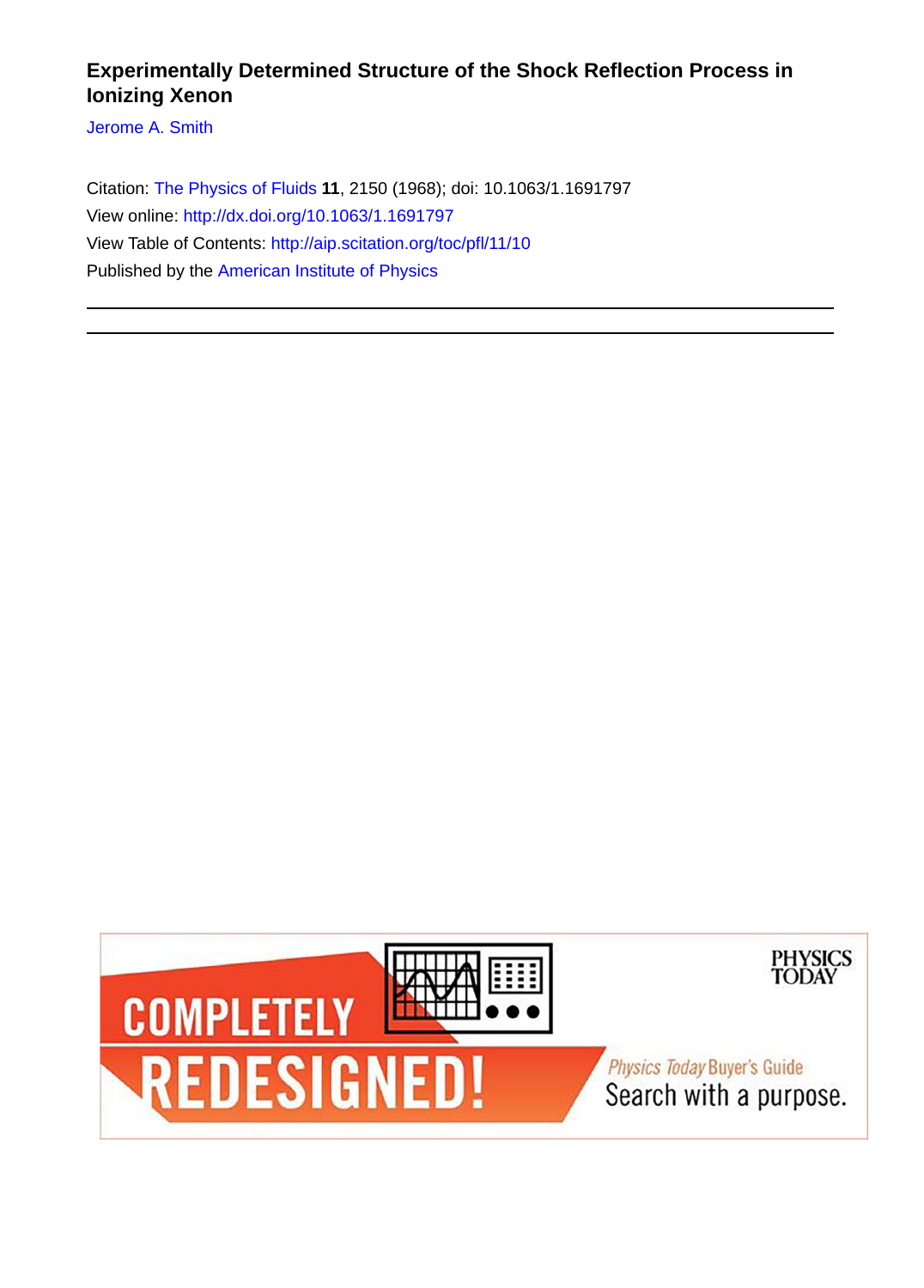tion times were measured, may be justified in view of the almost straight line relationship in Fig. 2.

Furthermore, the local vibrational relaxation time  $\tau_{\bullet}(\tau)$  may be obtained from Eq. (6) in the following form:

$$
1/k_{10}(0)\tau_*(\tau) = K_{10}(\tau) \{1 - \exp[-\theta(\tau)]\}.
$$
 (10)

Comparing Eq. (10) with Eq. (7), it is well known that for a constant heat-bath temperature where  $f_1(T) = f_1(T_\infty)$ , the slope d ln  $\mathcal{R}/d\tau$  represents directly the term  $1/k_{10}(0)\tau_r$ , or d ln  $\Re/dt = 1/\tau_r$ . However, for a variable heat-bath temperature, the slope d  $\ln \theta/d\tau$  differs slightly from the term  $1/k_{10}(0)\tau_{\nu}(\tau)$  [or d ln  $\mathbb{R}/dt \neq 1/\tau_{\nu}(\tau)$ ] by a variable factor as shown in Eq. (7). Using the relation  $K_{10}(\tau) = k_{10}(\tau)/k_{10}(0)$  and expressing all time-dependent variables in terms of the instantaneous heat bath temperature  $T(\tau)$ , one may write Eq. (10) as follows:

$$
1/\tau_{\ast}(T) = k_{10}(T) \{1 - \exp[-\theta(T)]\}. \quad (11)
$$

This indicates that  $\tau_r(T)$  is a function of T only and

is independent of the flow process where  $\tau$ , is measured or evaluated. If  $\tau$ , were evaluated from a certain flow process,  $\tau$ , should be plotted against the corresponding *T* of this flow process in the Landau-Teller diagram. Otherwise, errors will be introduced when, for example,  $\tau$ , is plotted against the average<sup>7,8</sup> temperature behind the shock or the measured equilibrium<sup>6</sup> temperature behind the shock while the constant enthalpy process was actually used by the above authors. However, in Hurle's<sup>6</sup> case, the equilibrium temperature for the constant enthalpy process is practically the same as the measured equilibrium temperature (for the constant total enthalpy process) as shown in the present example except for cases of much lower free-stream Mach numbers.<sup>2</sup>

# **ACKNOWLEDGMENT**

This work was partially supported by the Engineering Research Institute, Iowa State University.

7 V. Blackman, J. Fluid Mech. 1, 61 (1956). 8 R. C. Millikan and D. R. White, J. Chem. Phys. 39, 98 (1963). The method of evaluation was discussed in Ref. 6.

THE PHYSICS OF FLUIDS VOLUME II. NUMBER 10 OCTOBER 1968

# **Experimentally Determined Structure of the Shock Reflection Process in Ionizing Xenon**

JEROME A. SMITH\*

*California Institute of Technology, Pasadena, California*  (Received 20 December 1967; final manuscript received 6 June 1968)

The results of an experimental investigation of the reflection of strong shocks in xenon from the: end wall of a shock tube are presented. The reflection of the incident shock structure, consisting of a frozen shock front, a region of relatively uniform frozen flow, and an ionization front, was observed with a fast-rise  $(0.3 \mu \text{sec})$  pressure gauge mounted in the shock-tube end wall. The incident shock Mach number was varied from 11-20, and the initial pressure was varied from 0.1-1.5 mm Hg. The interaction between the reflecting shock and the ionizing gas in the incident shock structure produces a complicated series of shock and rarefaction waves; those waves that propagate back to the end wall were observed with the pressure gauge. A simple model which includes the gross features of the shock reflection process is used to calculate end wall pressures. The calculated pressures agree well with the experimental observations. In addition, ionization relaxation times for xenon behind the incident and reflected shocks are presented. The relaxation time data yield a better understanding of the ionization relaxation process in monatomic gases and provide an estimate for the electron-atom, inelastic cross section for xenon.

# **I. INTRODUCTION**

In the present investigation a fast-rise pressure guage similar to the one developed by Baganoff<sup>1,2</sup> is used to measure the time history of the *pressure*  on the end wall of a shock tube behind reflected shocks in xenon. The shocks considered are of sufficient strength to produce relatively high equilibrium degrees of ionization behind both the incident and reflected shocks, e.g., the equilibrium degree of ionization behind the incident shock varies from 0.07-0.45. Of particular interest is the manner in which the reflected shock interacts with the ionizing gas behind the incident shock. This interaction

<sup>\*</sup>Present address: Gas Dynamics Laboratory, Princeton University, Princeton, New Jersey.<br><sup>1</sup> D. Baganoff, Rev. Sci. Instr. 35, 288 (1964).

<sup>&</sup>lt;sup>2</sup> D. Baganoff, hev. Sci. 11861. 35, 200 (1304).<br><sup>2</sup> D. Baganoff, in *Proceedings of the Fifth International* Shock Tube Symposium (U. S. Naval Ordnance Laboratory, Silver Spring, Maryland, 1965), p. 195.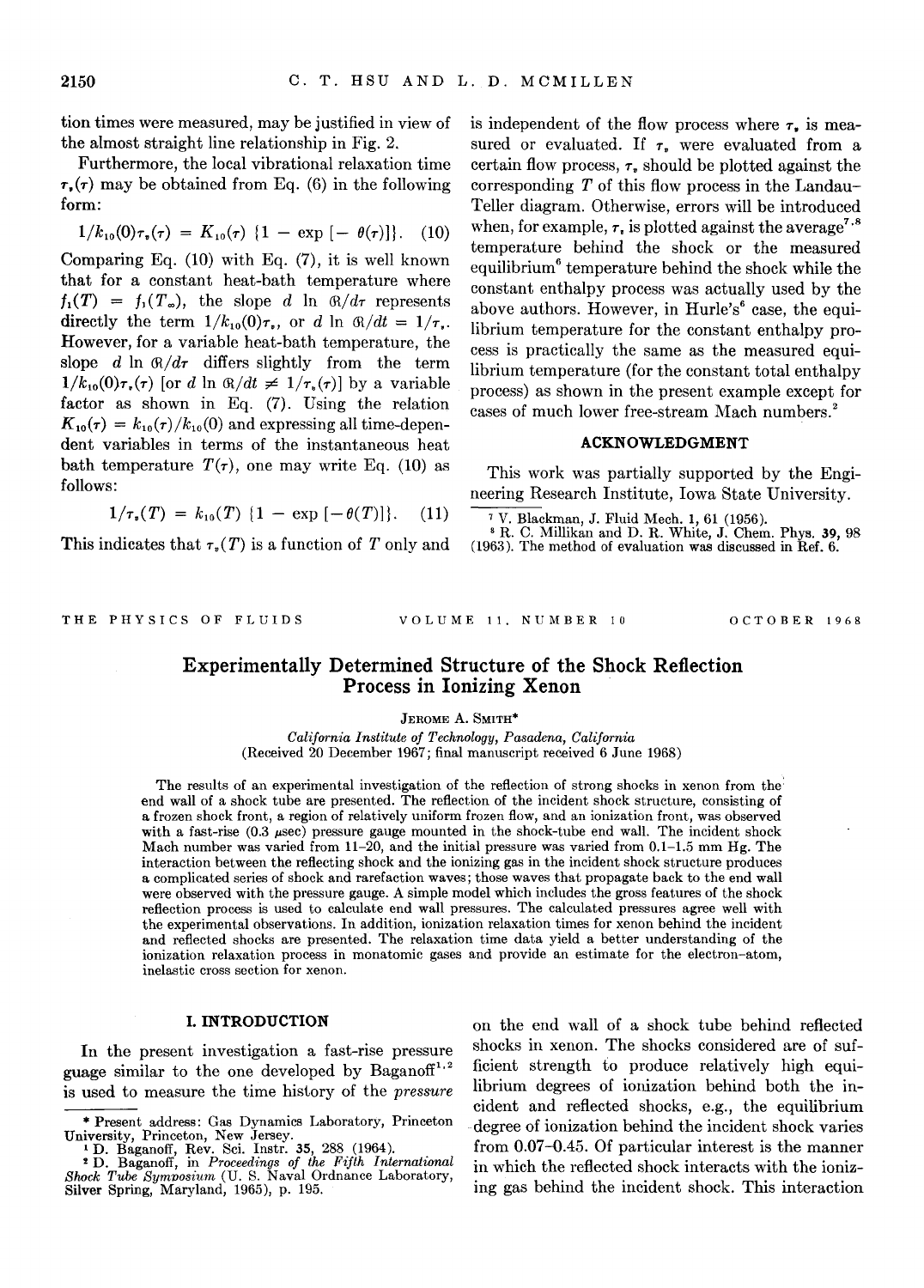produces a complicated wave pattern, a series of shock and rarefaction waves; those waves which propagate to the end wall can be observed with the pressure gauge.

In this paper the term *shock* or *shock structure*  denotes the transition region between one equilibrium state and another, i.e., including the region in which the internal degrees of freedom equilibrate. It will be useful to consider separately the part of the shock structure in which only the translational degrees of freedom are excited. This region is denoted by the term *frozen shock front.* 

The structure of an ionizing shock in a monatomic gas is peculiar, in that the translational, or frozen, shock front is followed first by a region of practically constant density and then by a relatively rapid increase of density, practically a jump, in which the ionization level rapidly rises to the equilibrium value.<sup>3</sup> The "jump" is called the *ionization* front.<sup>4</sup> The density profile shown in Fig. 1 depicts this qualitatively. The interaction between the reflected shock and the ionization front produces a series of finite amplitude waves, some of which propagate back to the end wall and can be observed by the pressure gauge (Fig. 1). These waves are shown schematically in Fig. 1 and are labeled interaction waves. They will be described in more detail later, but we can see qualitatively that if the density increase across the ionization front were infinitely large, a shock would be reflected back towards the end wall. It then follows, e.g., from a pressure-velocity diagram, that a shock must be transmitted into the equilibrium gas in region *2e.* While this qualitative argument appears to be similar to that used in a shock-contact surface interaction, the ionization front is neither a contact surface nor a shock front; it is simply part of the shock structure.<sup>5</sup>

This investigation does not represent the first attempt to describe the shock reflection process in ionizing monatomic gases. In their end-wall measurements of heat transfer rates in argon, Camac and Feinberg<sup>4</sup> observed a second sharp increase in heat transfer after the one due to the frozen incident shock reflection. This second heat transfer increase occurred at a time approximately equal to  $\tau_{2, \text{ion}}$ (Fig. 1). They postulated that the interaction between the reflected shock and the ionization front behind the incident shock creates a disturbance.



FIG. 1. Schematic shock reflection process for ionizing monatomic gas shock structure.

probably a shock, which propagates back to the end wall with approximately the same velocity as the incident shock. However, they were unable to give any more details about the  $x-t$  diagram for the shock reflection process, nor were they able to assess the strength of the wave which produced the second heat transfer rate increase from their measurements.

On the other hand, the end-wall pressure gauge can be used to measure the strength of the shock which results from the interaction. In addition, other waves which propagate to the end wall are observed with the pressure gauge, and the resulting pressure changes and arrival times (at the end wall) lead to a more complete understanding of the shock reflection process in highly ionized monatomic gases.

# II. **DESCRIPTION OF THE EXPERIMENTAL TECHNIQUE**

These experiments were performed in the Graduate Aeronautical Laboratories, California Institute of Technology 6-in.-i.d. shock tube.<sup>5,6</sup> Room temperature hydrogen was used as a driver gas to produce incident shock Mach numbers ranging from 10.9-20.5 in xenon. The initial pressure was varied from 0.1-1.5 mm Hg; however, the bulk of the experimental data was obtained at an initial pressure of 0.5 mm Hg.

In order to avoid contamination of the test gas the driven section was evacuated to a pressure of 0.03 *µ* Hg. (The initial *combined* leak and outgassing

<sup>&</sup>lt;sup>3</sup> H. Wong and D. Bershader, J. Fluid Mech. 26, 459 (1966).  $^4$  M. Camac and R. M. Feinberg, J. Fluid Mech. 21, 673 (1965).

<sup>•</sup> J. A. Smith, Ph.D. thesis, California Institute of Technology (1967).

<sup>6</sup> J. A. Smith, p. Coles, A. Roshko, and A. J. Prasad, Graduate Aeronautical Laboratories, California Institute of Technology Report FM-67-1 (1967).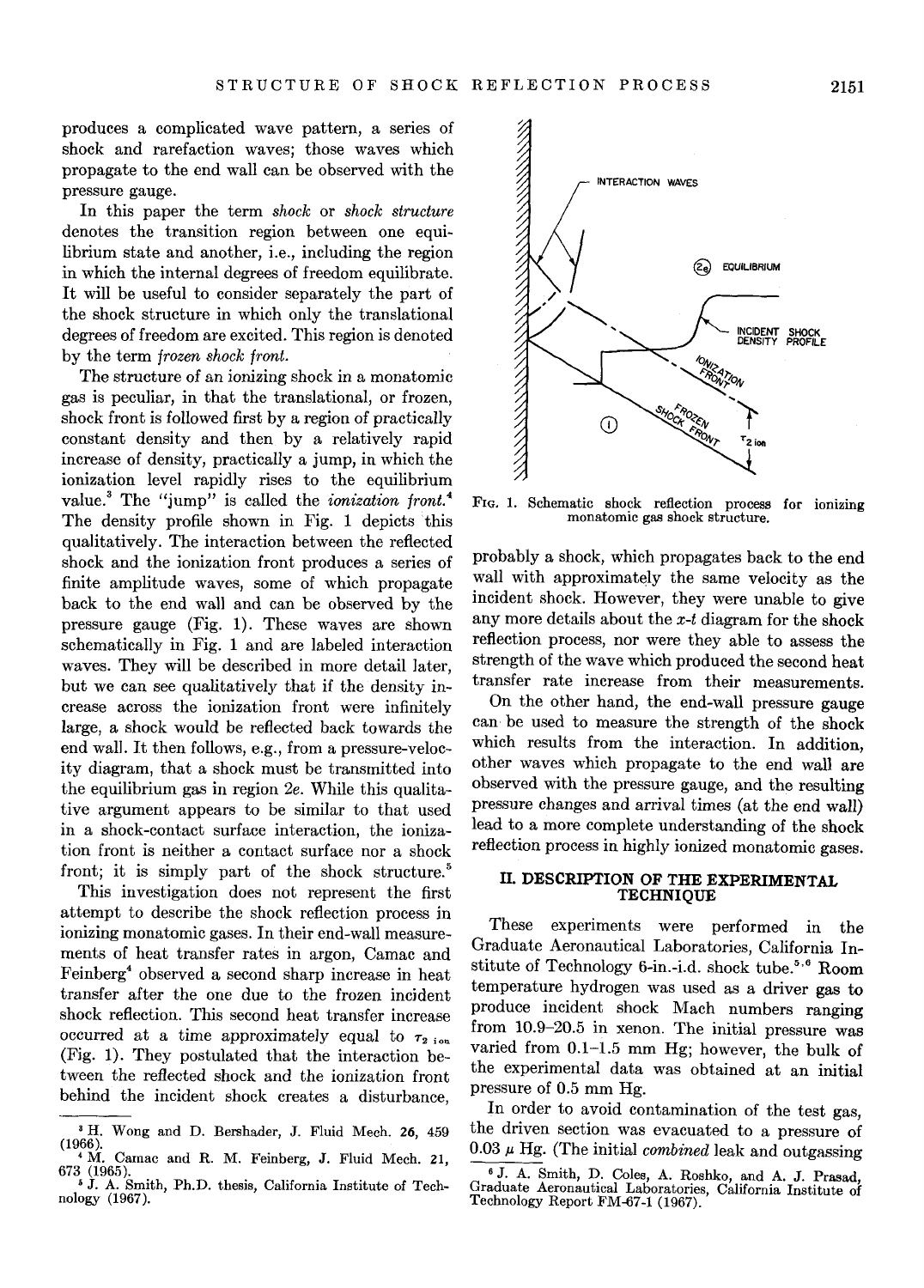

FIG. 2. Sectional view of end-wall pressure gauge in the Graduate Aeronautical Laboratories, California Institute of Technology 6-in. shock tube.

rate was less than 3.0  $\mu$  Hg/h.) The test gas was introduced within seconds after pumping ceased, and the run was completed a few minutes later.

Using a pressure gauge and a calibrated volume, the desired amount of xenon could be measured with an error less than  $1\%$ . This produces a  $1\%$ uncertainty in the end-wall pressure measurements.

The incident shock velocity for each run was determined by observing the response of two platinum thin film heat transfer gauges on an oscilloscope. The location of these heat transfer gauges with respect to the end-wall pressure gauge is shown in Fig. 2. A conservative estimate of the error in determining the incident shock Mach number  $M_{\star}$  is  $\pm 1\%$ . This uncertainty affects the comparison between some of the measured and predicted pressure levels since a  $1\%$  variation in M. produces a  $2-3\%$  variation in the predicted pressure levels.

#### A. The Pressure Gauge

The pressure gauge used to measure the pressure history on the wall of the shock tube was a larger diameter version of the type originally developed by Baganoff.1 The principle of operation of the modified gauge is the same, but its performance is much better than that of Baganoff's original gauge. The modifications from which the present design resulted were made by Baganoff, while still at Caltech, with the author's assistance.<sup>5</sup>

Basically the gauge consists of a capacitor which is placed on the front surface of a cylindrical elastic rod of Lucite. The Lucite rod is visible in Fig. 2, but the plates of the capacitive sensing element, approximately 2.5-cm diameter, and the 0.12-mm thick Lexan dielectric material are not shown. (See Ref. 1 for the theory of operation of the gauge.)

The procedure for calibrating the pressure gauge,

in order to obtain a pressure-voltage conversion factor, is the same as that outlined by Baganoff.<sup>1</sup> The sensitivity of the present gauge, determined from the calibration procedure, is  $30.0 \mu V$  per mm Hg pressure change for each kV of charging voltage. A maximum of 6.5 kV was used with the present gauge, resulting in a maximum sensitivity of almost  $0.2 \text{ mV/mm Hg}$ . The rise time for this gauge is approximately 0.3 µsec. The end-wall pressure history is undistorted for 24 µsec. The distortion which begins after 24  $\mu$ sec is due to stress waves propagating in from the radial boundary of the Lucite backing rod, causing the gauge to "ring."

# III. EXPERIMENTAL RESULTS

# A. The Effect of the Ionized Gas on the Pressure Gauge

It was found that the response of the pressure gauge was affected by the presence of the ionized gas near the end wall. This "electrical effect" is reproducible and represents a  $10\%$  perturbation (approximately) on the actual pressure signal. The polarity of the voltage change associated with a pressure change is opposite to the polarity of the initial (charging) voltage on the capacitive sensing element, whereas the polarity of the "electrical effect" is *independent* of charging voltage polarity. Therefore, two runs with opposite polarity of charging voltage were made for each condition. By algebraically subtracting the response of one run from the other, a net pressure history was constructed.<sup>7</sup> This procedure was verified by comparing the results from a pair of runs at a lower incident shock Mach number,  $M_* \simeq 10$ , with the Rankine-Hugoniot jump for an ideal gas. For this condition the electrical effect was observed, but the gas was so weakly ionized that there could be no measureable effect on the end wall pressure history.<sup>5</sup> (No appreciable variation of the absolute magnitude of the "electrical effect" perturbation was observed when the magnitude of the shock Mach number or the magnitude of the charging voltage was varied.)

## B. Typical Pressure Histories

The end-wall pressure histories resulting from a pair of runs in xenon with an incident shock Mach number  $M_{\star}$  = 15.1 and an initial pressure  $P_{1}$  = 0.5 mm Hg are shown in Fig. 3. The sweep speed in both oscillograms is the same, and time increases from left to right. The time markers on the traces

<sup>7</sup> Recently, a two-element gauge, which eliminates the need for making two runs in conditions where the "electrical effect" is important, has been developed. R. K. Hanson and D. Baganoff, (to be published).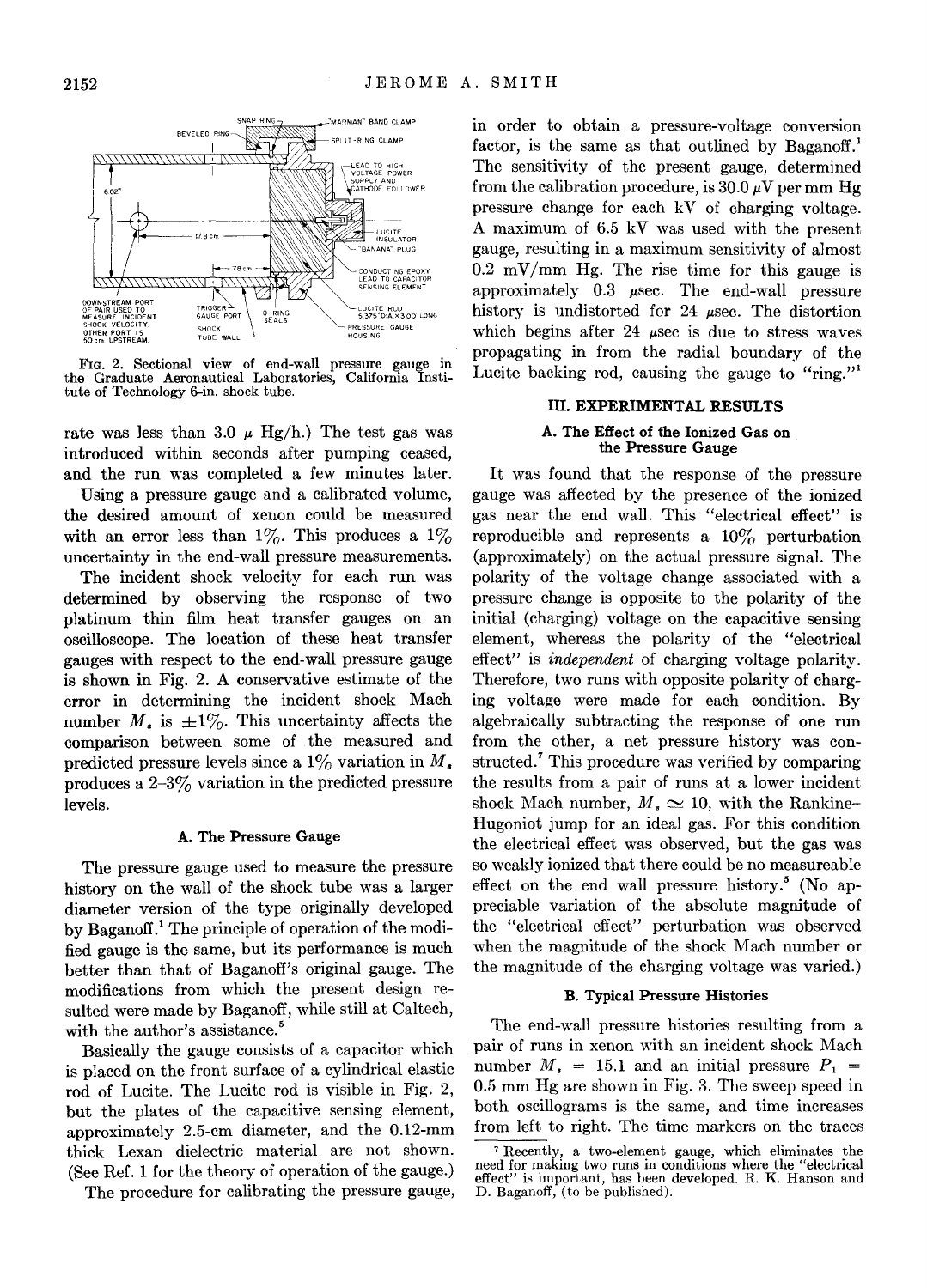

FIG. 3. Typical pair of runs showing end-wall pressure history in xenon;  $M_s = 15.1, P_1 = 0.5$  mm Hg, sweep speed  $\simeq$ 3.0  $\mu$ sec/div, sensitivity 50 mV/div. Timing marks are 3.0  $\mu$ sec apart.

are 3.00 µsec apart. On the upper oscillogram, which corresponds to a negative charging voltage, various time intervals of interest are noted. On the lower oscillogram, which corresponds to a positive charging voltage, various pressure levels of interest are noted. On the upper oscillogram a pressure increase is upward, and on the lower trace increasing pressure is downward. The "net" pressure history constructed from these two runs is shown next to the  $x-t$  diagram in Fig. 4. The assumptions made in order to construct the  $x-t$  diagram in Fig. 4 are described later (Sec. IV), but it is useful to consider Figs. 3 and 4 together when discussing the various pressure levels and time intervals observed.

The first pressure rise is due to the frozen incident shock front reflecting from the end wall. It is followed by a slight pressure increase resulting from the decay of the heat transfer perturbation which has been described elsewhere.<sup>8,9</sup> Before an asymptote for this initial pressure rise  $(P_{51})$  can be reached, the pressure begins to decrease slightly. This decrease is due to the ionization relaxation process behind the reflected shock. A minimum pressure  $(P_{5e})$  is reached. (This is more apparent in the lower oscillogram in Fig. 3 since the "electrical effect" tends to mask this change in the upper one.) The time interval, denoted by  $\tau'_{5}$  is related to the ionization relaxation time behind the reflected shock, and *is determined at the minimum pressure point.* 

Following the relaxation to equilibrium behind the reflected shock, the pressure remains almost constant. Then, there is an abrupt pressure increase  $(P_{5e} \rightarrow P_{6f})$ . This pressure increase is the most interesting part of the end-wall pressure history. It arises from the interaction between the reflecting shock and the ionization front behind the frozen incident shock front (Fig. 4). This interaction



FIG. 4.  $x-t$  diagram for shock reflection process in xenon;<br> $M_s = 15.1$  mm Hg.  $P_1 = 0.5$  mm Hg.

produces a weak shock that propagates back to the end wall. (This shock is *weak* in the sense that the pressure ratio  $P_{6f}/P_{5e}$  is approximately three.) Thus, the time  $\tau'_{2}$  is related to the ionization relaxation time  $\tau_2$  behind the frozen incident shock front.  $\tau'_2$ is *determined at the midpoint of the second pressure rise.* 

Following the maximum pressure point  $(P_{61})$ , the pressure decreases slightly to a constant level  $(P_{6e})$ . This is terminated by a sharper, though small, pressure decrease.

The other times  $\tau'_{6}$  and  $t_{1}$  are best described by observing the oscillograms in Fig. 5, which are the results from a series of runs in which the initial conditions (pressure, temperature, and density) were kept constant while the Mach number was varied. All of these oscillograms have the same sweep speed and all correspond to a negative charging voltage on the pressure gauge. It is instructive to examine this series because the dependence on initial density in the relaxation phenomena has been removed. This means that the time scale changes on the complicated shock reflection process are due only to changes in temperature.

Various time intervals have been indicated on the oscillograms in Fig. 5. The first two  $\tau'_{5}$  and  $\tau'_{2}$ , correspond to the "relaxation times" described above. As expected these two time intervals decrease with increasing temperature (Mach number).

<sup>8</sup> D. Baganoff, J. Fluid Mech. 23, 209 (1965). • F. A. Goldsworthy, J. Fluid Mech. 5, 164 (1959).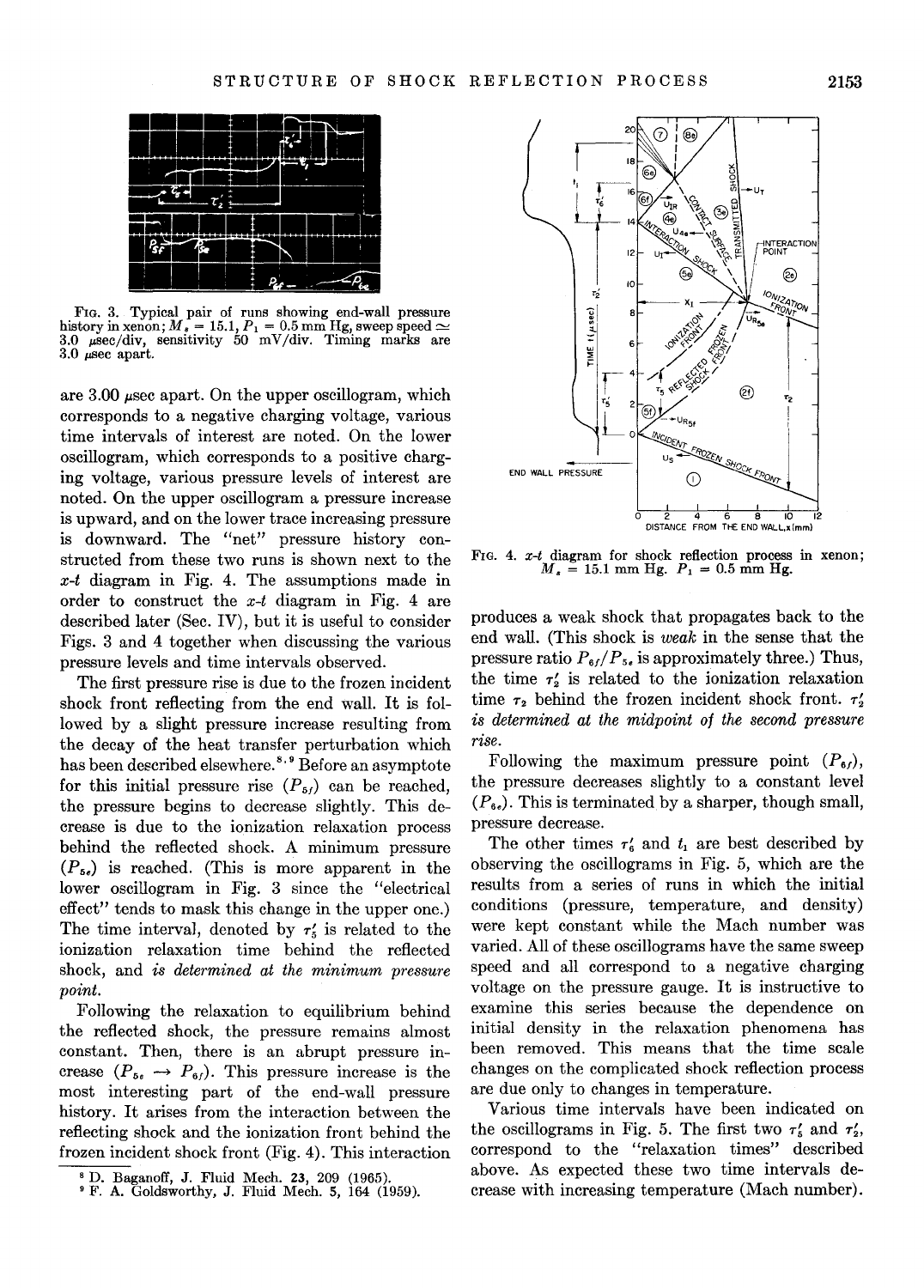

Frg. 5 A series of end-wall pressure histories in xenon;  $P_1 = 0.5$  mm Hg. Timing marks are 3.0 µsec apart. From top to bottom,  $M_s = 13.5$ , 14.0, 15.1, 16.2, and 17.9.

The third time indicated,  $\tau'_{6}$ , denotes the slight pressure decrease  $(P_{6f} \rightarrow P_{6g})$  behind the maximum pressure point. As the notation implies (subscripts f and *e),* this pressure change is associated with a relaxation process. Note the similarity between this pressure decrease and that due to the ionization behind the frozen reflected shock front  $(P_{5f} \rightarrow P_{5e})$ . Thus,  $\tau_6$  is considered to be a measure of the relaxation time behind this second reflecting shock; it can be observed to decrease as the Mach number increases. The fourth time interval, denoted by *t,,*  (visible on the lower three oscillograms only) indicates the arrival of a weak rarefaction pattern at the end wall. The values of  $t_1$  and  $\tau'_2$  taken from the oscillograms have been used to construct the  $x-t$ diagram for the shock reflection process in Fig. 4.

#### **IV. ASSUMPTIONS USED TO CONSTRUCT THE**  *x-t* **DIAGRAM FOR THE SHOCK REFLECTION PROCESS**

The peculiar nature of the ionization relaxation process in a monatomic gas such as xenon, i.e., a relaxation process consisting of almost discontinuous changes in contrast to the gradual changes observed for vibrational relaxation,<sup>8</sup> permits some simplification in the description of the shock reflection process.

The model for the incident shock structure consists mainly of two simple elements, the frozen shock front and the ionization front, separated by a region of uniform frozen flow. This simplification is justified by  $(1)$  the incident shock density profiles for  $\arg \circ n^3$ ; (2) the qualitatively similar ionization relaxation process for argon and xenon, observed during the initial, atom-atom, phase of the relaxation process<sup>10,11</sup>; (3) the similarity between the end-wall heat transfer histories in argon<sup>4</sup> and xenon<sup>12</sup> and (4) a numerical analysis of the relaxing gas within the incident shock structure in xenon. (The numerical analysis, made in connection with some of the relaxation times measured in this investigation, is described elsewhere.<sup>5</sup>) Therefore, the gas in region 2f (Fig. 4) is assumed to be completely frozen, and the gas in region 2e is assumed to be in equilibrium. Conditions in these two regions are conveniently tabulated elsewhere.<sup>13,14</sup>

Initially, the frozen reflected shock front leaves the wall with the velocity  $U_{R_{s,t}}$  corresponding to that for an ideal gas. [Conditions in region 5f may be calculated with the steady flow, shock jump equa $tions<sup>15</sup>$  using the equation of state for an ideal gas,  $(\gamma = \frac{5}{3})$ . However, the lagging internal degrees of freedom of the gas act like a series of heat sinks distributed in the vicinity of the reflected shock ionization front. This heat sink distribution creates

<sup>&</sup>lt;sup>10</sup> K. E. Harwell and R. G. Jahn, Phys. Fluids 7, 214, 1554 (1964).

<sup>1554 (1964). 11</sup> A. J. Kelly, J. Chem. Phys. 45, 1723 (1966 ). 12 H. S. Friedman and J. A. Fay, Phys. Fluids 8, 1968

<sup>(1965). 13</sup> J. N. Mueller, NACA-Technical Note 4063 (1957). 14 R. J. Arave, Boeing Report D 2-22291 (1963). 15 H. W. Liepmann and A. Roshko, *Elements of Gas Dynamics* (John Wiley & Sons, Inc., New York, 1957), p. 388.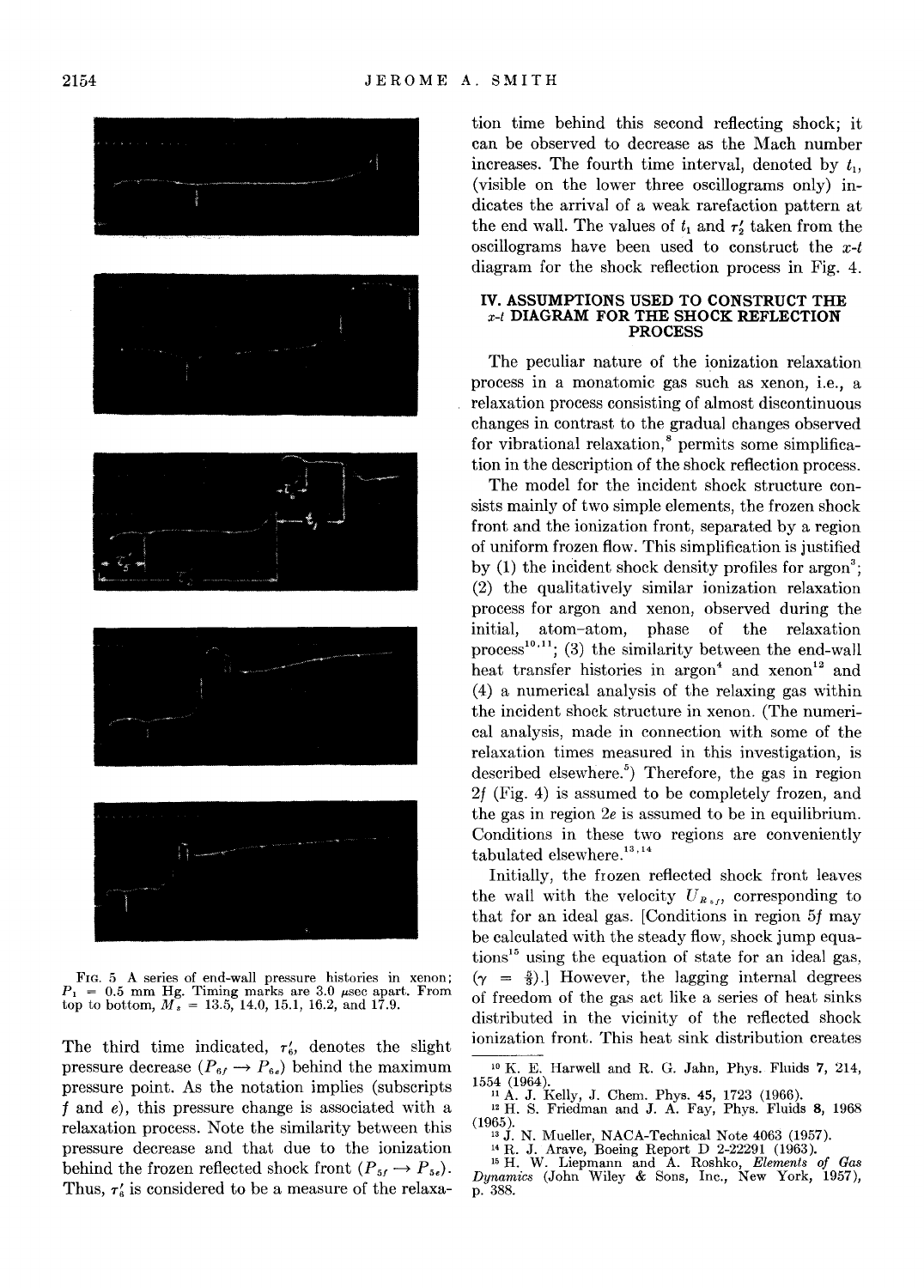a rarefaction pattern which overtakes the frozen reflected shock front, causing it to decelerate, and it reduces the pressure on the end wall  $(P_{5f} \rightarrow P_{5e})$ .

Thus, even though the gas behind the reflected shock ionization front is in chemical equilibrium, it is in a nonuniform region because the gas has passed through a shock of varying strength. However, the degree of nonuniformity cannot be too severe since the end-wall pressure histories show that the pressure is almost constant (for  $\tau'_{\epsilon} \leq t \leq \tau'_{\epsilon}$ ), and the equilibrium temperature is a very weak function of the reflected shock velocity, e.g., the value of  $T_{5e}$  increases by only 25% when the incident shock Mach number is increased from 10-20. Therefore, in our simplified model, it is assumed that the gas behind the reflected shock ionization front is in a uniform condition. The largest error in this assumption is that the reflected shock structure does not attain its equilibrium velocity  $U_R$ . until just before  $(t \leq \tau_2)$  it interacts with the incident shock ionization front. Nevertheless, for the reasons just given, the gas properties in the region labeled *5e* are given approximately by the equilibrium, steady flow, shock jump equations15 corresponding to a reflected shock moving with velocity  $U_{R,s}$  into a uniform frozen gas (region  $2f$ ).<sup>16</sup>

In Fig. 4 the interaction occurring between the reflected shock structure  $S_{2*f*-5*e*}$  and the ionization front  $I_{2f-2e}$ <sup>17</sup> is shown as occurring at a point, the interaction point; however, the ionization front and the reflected shock structure both have a sigficant thickness so that the interaction *point* is actually a diffuse interaction *region.* The interaction shock  $S_{5e-4e}$  and the transmitted shock  $S_{2e-3e}$  are assumed to emerge from this interaction region and propagate into regions *5e* and 2e, respectively. 18 For the purpose of determining the gross features of the shock reflection process, particularly for determining the pressures on the end wall, the details of this interaction are not important. (In Fig. 4 the ionization front behind the frozen reflected shock front is depicted as terminating on the line representing

the trajectory of the shock  $S_{5e-4e}$ . This is just a schematic representation of what is actually taken to be part of the interaction region.)

The gas in regions 3e and *4e* is assumed to be in an equilibrium, uniform condition since the high temperatures  $(\sim]12000\textdegree K)$  and electron number densities ( $\sim$ 2  $\times$  10<sup>16</sup> cm<sup>-3</sup>) ahead of the shocks  $S_{5e-4e}$ and  $S_{2e-3e}$  imply that the relaxation times must be very short  $(\sim 0.1 \mu \text{sec})$ .

A unique solution for conditions in regions 3e and *4e* is defined by the fact that the pressure and flow velocity must be the same on either side of the contact surface  $C_{3e-4e}$ . A pressure-velocity diagram for the shock reflection process was used to compute conditions in regions 3e and *4e.* 5 The loci of all shocks propagating into regions *5e* and 2e were calculated by assuming various values of  $U_I$ and  $U_T$  (Fig. 4) and solving the conservation equations with the use of a Mollier diagram. The intersection of these locii on the pressure-velocity diagram determined the pressure and flow velocity in regions 3e and *4e.* 

In the discussion of Fig. 5, it was observed that the pressure decrease  $(P_{6f} \rightarrow P_{6s})$  just behind the maximum pressure point in every way appeared analogous to the pressure decrease behind the frozen reflected shock front  $(P_{5f} \rightarrow P_{5g})$ . On the other hand, for these conditions the relaxation time behind the shock  $S_{4e-61}$  should be extremely small, and one should only see the single pressure level  $P_{6}$ . The most plausible explanation for this is that the cold wall inhibits the relaxation process inside the thermal layer, with the result that the gas first reaches equilibrium near the outer edge of the thermal layer. It then takes a finite time  $(\sim \tau_s')$  for the pressure signal resulting from the relaxation process in the "free stream" to propagate back through the thermal layer and be observed on the end wall.

An estimate of the pressure  $P_{6f}$  is obtained by assuming that the gas composition is frozen across the shock  $S_{4e-6f}$ . The steady flow, shock jump equations are used, assuming that the gas is an inert mixture of atoms, ions, and electrons.<sup>5</sup>

The conditions in region *6e* are calculated in much the same way as are conditions in regions 3e and *4e.*  In this case, however, the fact that the particle velocity  $u_{6e}$  is zero makes the calculation easier. The shock velocity  $U_{IR}$  used to construct the  $x-t$ diagram in Fig. 4 is the equilibrium shock velocity.

The arrival time of  $S_{5e-4e}$  at the end wall  $(t = \tau_2')$ is determined experimentally. Similarly, the measured pressure history gives the arrival time of the leading edge of the rarefaction  $R_{6e-7}$   $(t = \tau'_2 + t_1)$ .

<sup>16</sup> Reference 14 could have been used to make these and the other "real" gas calculations, but it was more convenient and accurate to use a Mollier diagram prepared at Aerospace Corporation since it had much smaller increments of temperature. This Mollier diagram was lent to the author through the courtesy of Dr. Alan F. Klein. 17 In this and the discussion which follows, the symbols

*I* and *S* denote an ionization front and a shock front, respectively. The subscripts refer to the regions ahead and behind the front.

<sup>&</sup>lt;sup>18</sup> The finite thickness (in time) of the pressure rise  $P_{5e} \rightarrow$  $P_{6f}$  observed with the pressure gauge may indicate the structure of  $I_{2f-2,e}$ , the structure of  $S_{5e-4e}$ , or a combination of the two.  $S_{5e-4e}$  is a *weak* shock or a series of compression waves because  $P_{4e}/P_{5e} \leq 2$ .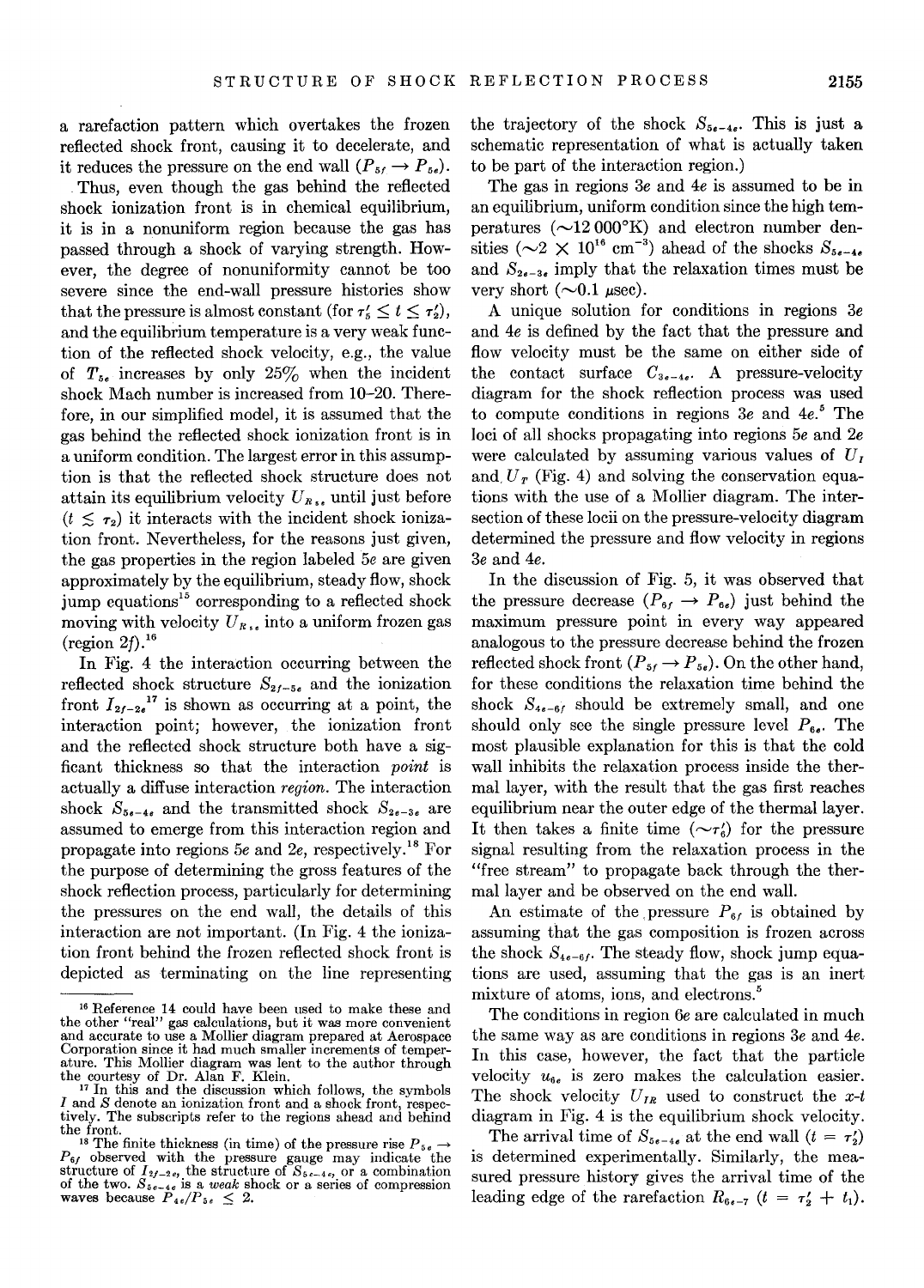| $M_{s}$ | mm Hg     |      | $(P_{5f}/P_1)_{th}$ $(P_{5f}/P_1)_{exp}$ $(P_{5e}/P_1)_{th}$ $(P_{5e}/P_1)_{exp}$ $(P_{6f}/P_1)_{th}$ $(P_{6f}/P_1)_{exp}$ $(P_{6e}/P_1)_{th}$ $(P_{6e}/P_1)_{exp}$ |      |      |       |       |      |         |
|---------|-----------|------|---------------------------------------------------------------------------------------------------------------------------------------------------------------------|------|------|-------|-------|------|---------|
| 12.6    | 1.500     | 1200 | 1100                                                                                                                                                                | 925  | 1030 | 2100  | 2400  | 1940 | 2230    |
| 13.3    | $1.000\,$ | 1320 | 1220                                                                                                                                                                | 1010 | 1110 | 2675  | 2960  | 2450 | 2760    |
| 13.9    | 0.750     | 1440 | 1440                                                                                                                                                                | 1095 | 1160 | 3250  | 3600  | 2920 | 3330    |
| 16.5    | 0.250     | 2030 | 1860                                                                                                                                                                | 1520 | 1440 | 6720  | 6820  | 6100 | 6010    |
| 16.9    | 0.200     | 2120 | 2040                                                                                                                                                                | 1590 | 1400 | 7300  | 7670  | 6720 | $6200*$ |
| 18.3    | 0.100     | 2470 | 2310                                                                                                                                                                | 1850 | 1850 | 9750  | 10400 |      | a       |
| 20.4    | 0.100     | 3100 | 2770                                                                                                                                                                | 2300 | 2020 | 14500 | 15100 |      | a       |

TABLE I. Summary of pressure gauge measurements for  $P_1 \neq 0.5$  mm Hg.

**a Rarefaction R6e-7 arrived at the end wall before pressure decreased to** *P6e,* **i.e., no plateau present on oscillograms.** 

These two times  $\tau'_{2}$  and  $t_{1}$  *cannot be derived* even though the velocities  $U_I$ ,  $U_{I_R}$ ,  $u_{4e}$ , and  $a_{6e}$  are known, since the trajectory of the reflected shock,  $S_{2f-5t}$ . is not known. (The leading edge of  $R_{6e-7}$  is assumed to propagate with the equilibrium speed of sound,  $a_{6s}$ <sup>14</sup>) Therefore, in order to construct the  $x-t$ diagram in Fig. 4 and determine the interaction point, it was necessary to use the experimentally determined values of  $\tau'_{2}$  and  $t_{1}$ . (In Fig. 3 one can see that  $\tau'_{2}$  varied from run to run for the same initial conditions. This variation in  $\tau'_{2}$  is discussed later. The value of  $\tau'$  on the upper trace in Fig. 3 was used to construct Fig. 4. Variations in  $\tau_2$  alter the scale of the *x-t* diagram, but they do not affect the magnitude of the end-wall pressures observed.)

The difference between the times  $\tau'_{5}$  and  $\tau_{5}$  shown in Fig. 4 is discussed below.

# **V. COMPARISON OF THE EXPERIMENTAL AND THEORETICAL** RESULTS

A comparison of the theoretically predicted pressure levels and those observed experimentally is



FIG. 6. Summary of end-wall pressure data.

presented in Fig. 6. Since the pressure ratios  $P_{5e}/P_1$ ,  $P_{\text{6f}}/P_1$ , and  $P_{\text{6e}}/P_1$  are weak functions of the initial pressure,  $P_1$ , a constant initial pressure of 0.5 mm Hg was used for the theoretical and experimental values shown in this figure. The theoretical and experimental values for conditions at different initial pressures are summarized in Table I.

The measured values of  $P_{5f}$  are as much as  $20\%$ below the corresponding predicted values. This is due to heat transfer to the end wall, which produces a negative pressure perturbation.<sup>8,9</sup> It can be shown<sup>5</sup> that for xenon the heat transfer perturbation persists for a time that is of the same order as the relaxation time  $\tau_5$  for  $M_* \geq 12.5$ . In other words, the asymptotic ideal gas pressure level  $P_{51}$  is not reached before the pressure begins to decrease (to  $P_{5e}$ ) as a result of the relaxation process behind  $S_{2f-5f}$ . However, for  $M_* \leq 12.5$  the observed values of  $P_{5f}$  do agree with the ideal gas predictions.

The observed values of  $P_{5e}$  agree with the theoretical predictions to within  $\pm 10\%$  for all cases except the two data points at  $M_* = 14.0$  (Fig. 6). A conservative estimate of the uncertainty in the experimentally determined magnitudes of  $P_{5f}$  and  $P_{56}$  is  $\pm 7\%$ . This estimate does not include the  $\pm 1\%$ uncertainty in the measured value of  $M<sub>s</sub>$ , which is noted separately in Fig. 6, but it does include consideration of errors made in (1) measuring the initial pressure, (2) determining the calibration constant of the pressure gauge, and (3) measuring the amplitude of the pressure jump from the oscillograms.

The observed values of  $P_{6f}$  and  $P_{6e}$  are within  $10\%$  of the theoretical predictions, the majority of the experimental points lying slightly above the predicted values. The uncertainty in the measured values is estimated to be less than  $\pm 5\%$ . The single data point for  $P_{61}$  in Fig. 6 at  $M_s = 13.5$  is more uncertain because it could not be ascertained whether the asymptotic value of  $P_{\alpha}$  had been reached within the dwell time of the pressure gauge. (See the top oscillogram in Fig. 5.) Also, the values of  $P_{\theta_{\ell}}$  for the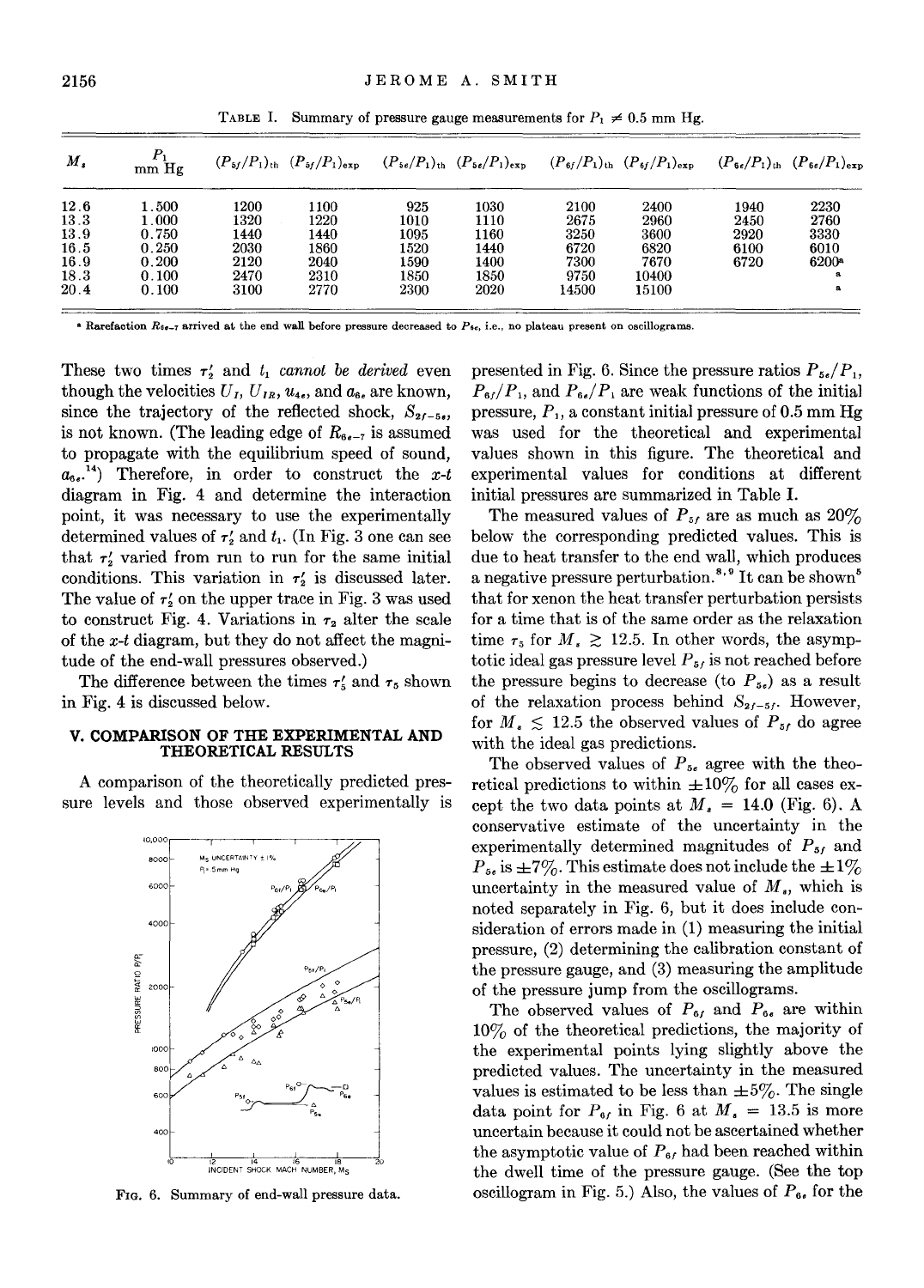last three cases in Table I could not be determined experimentally because the rarefaction  $R_{6e-7}$  arrived at the end wall before the pressure level  $P_{66}$ was established. An example where this almost occurred may be seen in Fig. 5 for the case  $M<sub>s</sub>$  = 16.2.

In view of the adequate agreement between the predicted and the observed end-wall pressures, it may be concluded that the simple models for the ionizing shock structure and the interaction during reflection adequately describe the gross features of the phenomena observed.

# VI. THE SHOCK REFLECTION PROCESS FOR TIMES LARGER THAN  $\tau$

Although it is not indicated in Figs. 1 and 4, this complicated interaction process must eventually decay. In other words, when viewed from infinity (time), the shock reflection process must look qualitatively like the reflection of a finite thickness translational shock, for example. By analyzing the subsequent interaction of  $S_{3s-8s}$  with  $S_{2s-3s}$  on the pressure-velocity diagram, it has been shown<sup>5</sup> that, for all practical purposes, the reflection process is complete after this interaction. The shock  $S_{3s-8s}$ overtakes  $S_{2e-3e}$  at a time  $t \approx 2\tau_2$  and produces a transmitted shock of a strength which is approximately equal to that one would calculate assuming a constant velocity shock propagates into region 2e with a uniform, equilibrium, zero-particle velocity region behind it. Any other interactions after this time must be extremely weak and cannot be described within the accuracy of the present model. In this respect, this reflecting ionizing shock structure is similar to that observed for reflecting translational and vibrational shock structures<sup>8</sup> in that the reflection is essentially complete within a few incident shock thicknesses. The relevant shock thickness in this case is  $\tau_2$ .

## VII. RELAXATION TIME DATA

To determine the time to reach equilibrium behind the incident shock in *laboratory coordinates*  $(\tau_2)$ , the measured values of  $\tau'_{2}$  and  $t_{1}$  have been used to calculate  $\tau_2$  using the relationship

$$
\tau_2 = \tau_2' - X_I \left( \frac{1}{U_I} - \frac{1}{U_s} \right), \tag{1}
$$

where

$$
X_{I} = \frac{U_{I}}{U_{I} - u_{4e}} \left[ u_{4e} + \frac{U_{IR}(a_{6e} - u_{4e})}{U_{IR} + a_{6e}} \right] t_{1}.
$$
 (2)

*a6•* is the equilibrium velocity of sound in region *6e.*  All the other quantities are indicated in Fig. 4. For the range of incident shock Mach numbers considered here,  $\tau_2$  is approximately 0.85 $\tau$ .

Ionization relaxation times behind incident shocks in xenon have previously been measured by other investigators. The maximum incident shock Mach number in any of those investigations was 11.0, so that comparison with most of our results is difficult. However, our values of  $P_{1}\tau_{2}$  at  $M_{*} = 11.0^{19}$  are more than a factor of 5 larger than those reported by Roth and Gloerson<sup>20</sup> and more than a factor of 2 larger than those reported by Turner.<sup>21</sup>

As a check on our method, a second technique was available for measuring the relaxation times for xenon behind the incident shock. This has been described by Klein, $2^2$  who used a photomultiplier tube to monitor the onset of radiation behind the frozen incident shock front. It is known that this technique gives the relaxation time in monatomic gases with fairly good accuracy. 23 Klein's data were obtained in the same shock tube, and much of it even on the same runs as the pressure gauge data. A comparison between the present results for  $\tau_2$ and the values measured by Klein for an initial pressure  $P_1 = 0.5$  mm Hg is shown in Fig. 7. Also shown in Fig. 7 are a few additional values of relaxation time measured by the author using the same technique as Klein. The close agreement between the relaxation times measured with a photomultiplier and those measured with the pressure gauge serves as further confirmation of Eqs. (1) and (2), and thus, confirms our model for the shock reflection process Fig. 4.

# A. The Effect of Impurities on the Measured Relaxation Times

The scatter in the data in Fig. 7 and in other results obtained by Klein<sup>22</sup> (which are not shown in Fig. 7) indicate that impurities may effect the relaxation times measured. Using a photomultiplier to determine the onset of radiation behind the frozen incident shock front, Klein was not limited to the relatively small observation time  $(24 \mu \text{sec})$  of the pressure gauge. As a result, he was able to obtain relaxation times over a wider range of initial

<sup>&</sup>lt;sup>19</sup> Data obtained with a phototube, see the following discussion.

 $\frac{20 \text{ W}}{21 \text{ E}}$ . Roth and P. Gloerson, J. Chem. Phys. 29, 820 (1958).<br>
<sup>21</sup> E. B. Turner, Ph.D. thesis, University of Michigan (1956).<br>
<sup>22</sup> A. F. Klein, Ph.D. thesis, California Institute of Tech-

nology (1967).<br><sup>23</sup> H. E. Petschek and S. Byron, Ann. Phys. (N. Y.) 1,

<sup>270 (1957).</sup>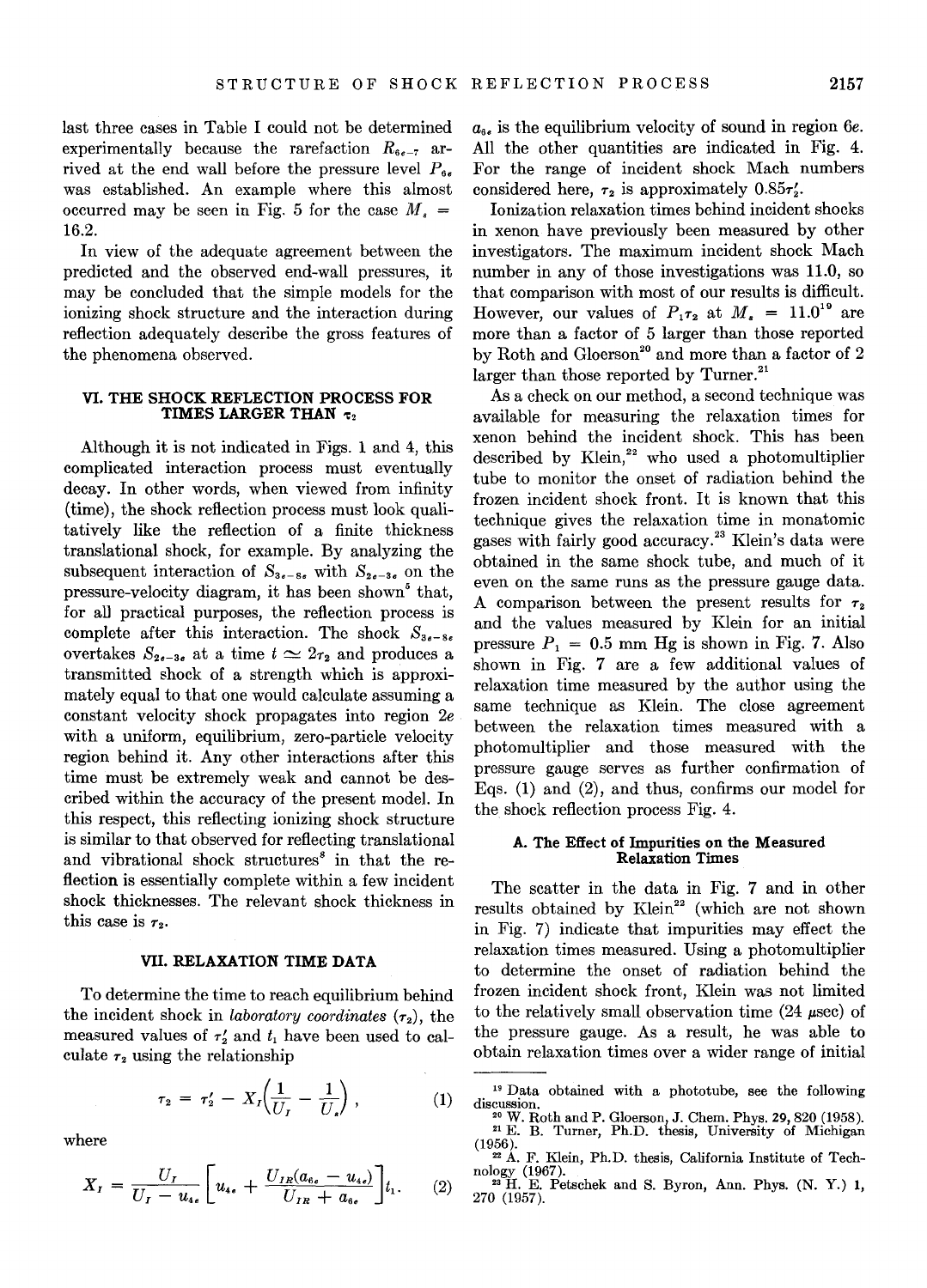FIG. 7. Comparison of relaxation times measured with photomultiplier and with pressure gauge.

pressures, particularly for  $M_* \lesssim 15$ . His data show an "impurity effect," i.e., at the lower incident shock Mach numbers, values of  $P_1\tau_2$  for  $P_1 = 0.1$ mm Hg are approximately half the values of  $P_{172}$ obtained at the same Mach number with  $P_1$  = 0.5 mm Hg. Unfortunately, Klein did not measure relaxation times for initial pressures greater than 0.5 mm Hg so that no estimate for the upper bound on  $P_{1}\tau_2$  at any incident shock Mach number can be made from his data.

The relaxation times measured with the end-wall pressure gauge show a similar effect (see Figs. 8 and 9), although it is not nearly as pronounced because higher initial pressures and higher incident shock Mach numbers were used (in order that  $\tau'$ be less than the 24  $\mu$ sec observation time of the pressure gauge). However, the fact that the data points for  $M_* \simeq 13.0$  for initial pressures of 1.0 and 1.5 mm Hg fall very close to a curve fitted through the  $P_1=0.5$  mm Hg data points (Fig. 9) suggests that the relaxation times measured for initial pressures of 0.5 mm Hg or more are independent of impurity effects to within  $\pm 30\%$  in the 6-in. shock tube.

The "impurity effect" is not nearly as evident in the measured values of  $P_1 \tau'_5$ <sup>5</sup> because of the larger scatter in these data. Two sources of this larger scatter are: (1)  $\tau'_{5}$  is obtained by locating a small

FIG. 8. Comparison between experimental results and predicted values of  $P_{175}$  using Eq. (4).

pressure perturbation on the oscillograms. This perturbation may be distorted by the so-called "electrical effect" on the pressure gauge. (2) There is some uncertainty in the values of  $\tau'_{\rm s}$  due to lack of time resolution on the oscillograms. This produces an uncertainty of approximately  $\pm 10\%$ . Furthermore, in the next section it will be shown that the "relaxation time"  $\tau'_{5}$  must be corrected for the effect of the end-wall thermal layer, and this introduces some additional uncertainty in these values, particularly for  $M_{\star} > 16$ .

# B. The Effect of the End-Wall Thermal Layer

Since the end wall stays at essentially room temperature, a thermal boundary layer develops at the wall behind the frozen reflected shock front. The cooler gas in the thermal layer does not ionize as rapidly as the gas that is not affected by the presence of the cold wall. The pressure gauge *does*  observe a pressure change associated with the relaxation process  $(P_{51} \rightarrow P_{5})$ . But, since this occurs first near the "edge" of the thermal layer, and it takes a finite time for the sound wave, carrying the pressure change, to propagate through the thermal layer, there must be a time difference between the time that the gas first ionizes and when it is first observed on the end wall.

An x-t diagram of this phenomenon, shown in



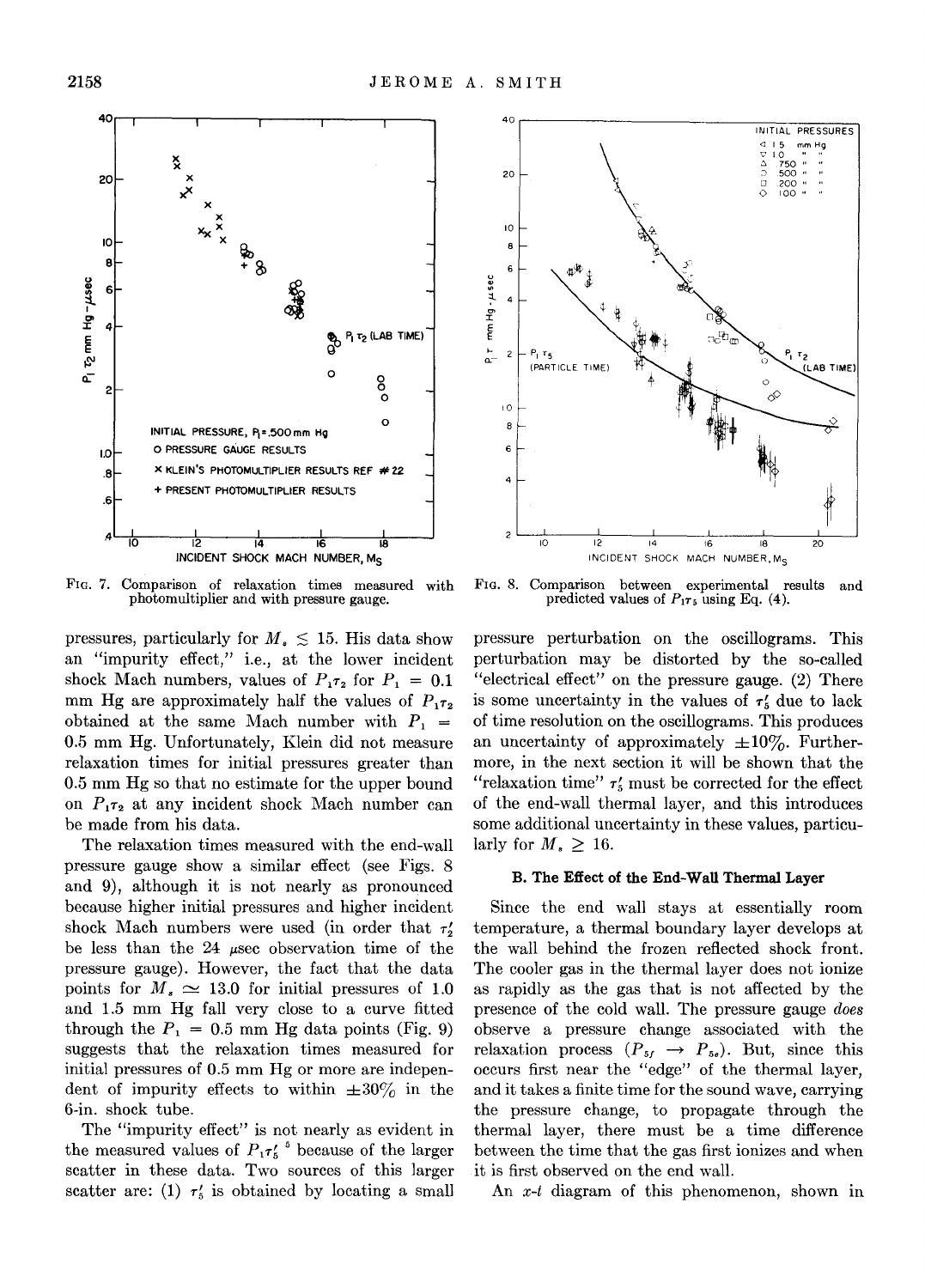

FIG. 9. Comparison between experimental results and predicted values of  $P_{175}$  using Eq. (11).

Fig. 10, was constructed by integrating Goldsworthy's similarity solution.<sup>9</sup> The details of the assumptions used to make this calculation are described elsewhere.<sup>5</sup>

In Fig. 10 the line arriving at the end wall at  $t = \tau_5'$  is the trajectory of a sound wave. The "relaxation time" seen by the pressure gauge is  $\tau'_{5}$ , but by following the trajectory of the sound wave to the edge of the thermal layer  $(T/T_{51} \simeq 0.99)$ , one can see that the actual relaxation time  $\tau_5$  may be considerably less than  $\tau_{5}'$ . Therefore, all the experimental data should be reduced by an appropriate factor.

An uncertainty exists as to where, near the edge of the thermal layer, the gas ionizes first and produces the pressure change observed on the end wall. (Note that even though the gas at the  $90\%$  temperature point is at a lower temperature than  $T_{5i}$ , the gas there has been at a high temperature for a longer time than the gas at the  $99\%$  temperature point.) Added uncertainty is introduced by lack of knowledge of the coefficient of thermal conductivity and by the unknown effect of the very slightly ionized gas in region 2f on the relaxation process behind the reflected shock.

A reasonable assumption which includes all these uncertainties in determining the proper reduction factor is to assume that the gas first ionizes some-



FIG. 10. *x-t* diagram showing the effect of the end-wall thermal layer on the measured relaxation time  $\tau_{5}'$ .

where between the  $90\%$  and the  $99\%$  temperature points of the thermal layer (on the sound wave trajectory in Fig. 10). This estimate shows that  $\tau_5 \simeq 0.9 \tau_5'$  for  $M_s = 11$ , and  $\tau_5 \simeq 0.6 \tau_5'$  for  $M_s = 18$ . The corrected values,  $\tau_5$ , are shown in Figs. 8 and 9. The ends of the vertical lines through the data points correspond to the  $90\%$  and the  $99\%$  temperature points and denote the uncertainty in the data due to the lack of knowledge of the proper reduction factor.

# **VIII. CORRELATION OF THE INCIDENT AND REFLECTED SHOCK RELAXATION TIME DATA**

In the past a function of the form<sup>4,12</sup>

$$
P_{1}\tau_{2_{1ab}} = A \exp (T^{*}/T_{2f})
$$
 (3)

has been used to fit existing incident shock relaxation time data in order to estimate values of  $P_{1}T_{2}$ at higher temperatures. (A and *T\** are constants determined from the experimental data.) Correspondingly, the relaxation time behind the reflected shock is assumed to be given by the expression

$$
P_{1}\tau_{5} = A(\rho_{2f}/\rho_{1})(\rho_{2f}/\rho_{5f}) \exp(T^{*}/T_{5f}), \qquad (4)
$$

where the density ratio  $\rho_{21}/\rho_1$  converts  $\tau_2$  from laboratory time to particle time, and the factor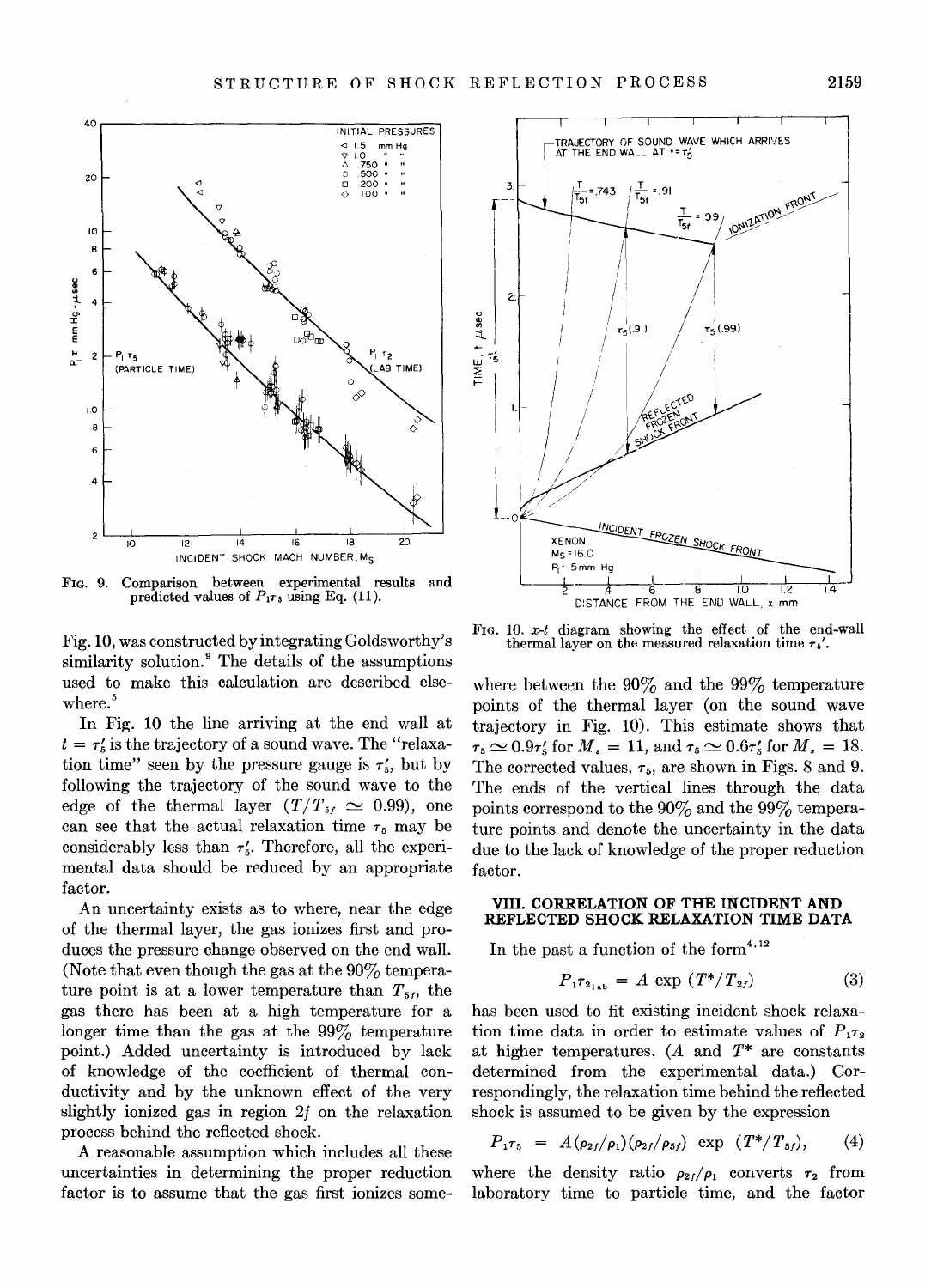$p_{21}/p_{51}$  accounts for the increased density behind the reflected shock.

Using the method of least squares, Eq. (3) has been fitted to the present data ( $A = 0.252$  mm Hg- $\mu$ sec,  $T^* = 65$  200 °K). The results of this fit, as well as the corresponding prediction for  $P_1 \tau_5$ , from Eq. (4), are shown in Fig. 8. The predicted values of  $P_{1}\tau_5$  agree with the observed values for  $M_{\star} \simeq 15$ , but at  $M_* \simeq 18$  the predicted values are a factor of two larger than the experimental ones.

Aside from this lack of good correlation between  $\tau_2$  and  $\tau_5$ , it is a disturbing fact that the temperature *T\** does not correspond to any characteristic temperature or energy level for the ionization process in xenon. Similar empirical fits to measured relaxation times in argon<sup>4,12</sup> also do not give values of  $T^*$  that correspond to any characteristic energy level for the ionization process. In an attempt to resolve the question concerning *T\** in Eqs. (3) and (4), a numerical calculation of the incident shock relaxation process in xenon was undertaken.

# **Calculating the Incident Shock Relaxation Process**

The numerical solution was based upon theoretical considerations similar to those described for argon.<sup>3,23,24</sup> Details of the calculation procedure and the assumptions made are described elsewhere.<sup>5</sup>

The two major contributors to the production of electrons are collisions between atoms and collisions between electrons and atoms. A two-step ionization process has been observed<sup>10,11</sup> for the inelastic collisions between atoms and other atoms. By two-step process we mean that the atom is first excited to the first resonance state (8.5 eV), or metastable state (8.3 eV) and subsequently ionized, with the excitation process assumed to be rate determining. It is assumed that the two-step process is also dominant for the inelastic electron-atom collisions since the average energy of the electrons,  $\simeq$  1 eV, is much lower than the excitation energy,  $\simeq$  8 eV.

Assuming that the atom-atom and electron-atom inelastic cross sections vary linearly with energy,

$$
\sigma_{A-A \text{ inel}} = B_{A-A}(E_A - E_m), \tag{5a}
$$

$$
\sigma_{e-A \text{ in } \mathfrak{m}} = B_{e-A}(E_e - E_m), \tag{5b}
$$

the rates of electron production may be written as  $follows<sup>23,25</sup>$ :

$$
\left(\frac{dn_{\epsilon}}{dt}\right)_{A-A} = 2\left(\frac{E_m^3}{m_A\pi}\right)^{\frac{1}{2}} n_A^2 B_{A-A} \xrightarrow{\left(\beta_A + 2\right)} \frac{\exp\left(-\beta_A\right)}{\beta_A^{\frac{3}{2}}} \tag{6a}
$$

$$
\left(\frac{dn_{\epsilon}}{dt}\right)_{\epsilon-A} = 4\left(\frac{E_m^3}{2\pi m_{\epsilon}}\right)^{\frac{1}{2}} n_{\epsilon} n_A B_{\epsilon-A} \frac{(\beta_{\epsilon}+2) \exp(-\beta_{\epsilon})}{\beta_{\epsilon}^{\frac{1}{2}}}.
$$
\n(6b)

*n, m,* and *E* are the symbols for number density mass, and translational energy, respectively, with the subscript denoting the particular specie.  $\beta$ , is the ratio  $E_m/kT_i$ .  $(E_m = 8.3 \text{ eV}$  corresponds to the potential of the first metastable state which  $Kellv^{11}$ measured for the atom-atom excitation process; however, the first resonance state potential 8.5 eV was within his experimental uncertainty.) The electron temperature  $T<sub>e</sub>$  is found as a function of the atom temperature  $T_A$  and the degree of ionization by equating the electron energy lost through inelastic collisions to the electron energy gained by elastic collisions with ions and atoms.<sup>23</sup>  $B_{A-A} = 1.8 \times 10^{-20}$  $\text{cm}^2/\text{eV}$  is taken from Kelly's measurements.<sup>11</sup>  $B_{e-A}$  was first estimated by comparing Ramsauer's measured total (elastic plus inelastic) electron-atom cross section to the elastic electron-atom cross section<sup>26</sup> for electron energies greater than 8.3 eV. This comparison yielded a value  $B_{\epsilon A} \simeq 5 \times 10^{-16}$  $\text{cm}^2/\text{eV}$ ; however, it can be shown that the relaxation time is not very sensitive to the magnitude of this cross section. 5

The important features brought out by the numerical solution are **(1)** the electron-atom process becomes dominant after  $15-20\%$  of the total relaxation time has elapsed and (2) the electron temperature remains essentially constant and almost equal to the equilibrium temperature. (These two results are qualitatively the same as those obtained for argon.<sup>3</sup> ) Hence, if any characteristic time is to be obtained from the rate equations, Eq. (6b) rather than Eq. (6a) should be used, and so the temperature to use should be that of the electrons and not that of the atoms and ions.

If we assume that the electron temperature  $T<sub>e</sub>$ and the atom number density  $n_A$  are constant in the relaxation region, we can obtain a characteristic time from the rate equation (6b) because

$$
n_e \sim \exp\ (t/\tau),\tag{7}
$$

where

$$
\sim \frac{(\beta_{\epsilon})^{\frac{3}{2}} \exp\left(\beta_{\epsilon}\right)}{n_{\mathcal{A}}(\beta_{\epsilon}+2)}.\tag{8}
$$

 $\tau$ 

<sup>24</sup> E. **J.** Morgan and R. D. Morrison, Phys. Fluids 8, 1608

<sup>(1965 ). 2•</sup> S. Chapman and T. G. Cowling, *The Mathematical Theory of Non-Uniform Gases* (Cambridge University Press, New York, 1960), Chap. 5.

<sup>2•</sup> H. S. W. Massey and E. H. S. Burhop, *Electronic and Ionic Impact Phenomena* (Oxford University Press, London, 1956), pp. 9, 91, 92, 95.